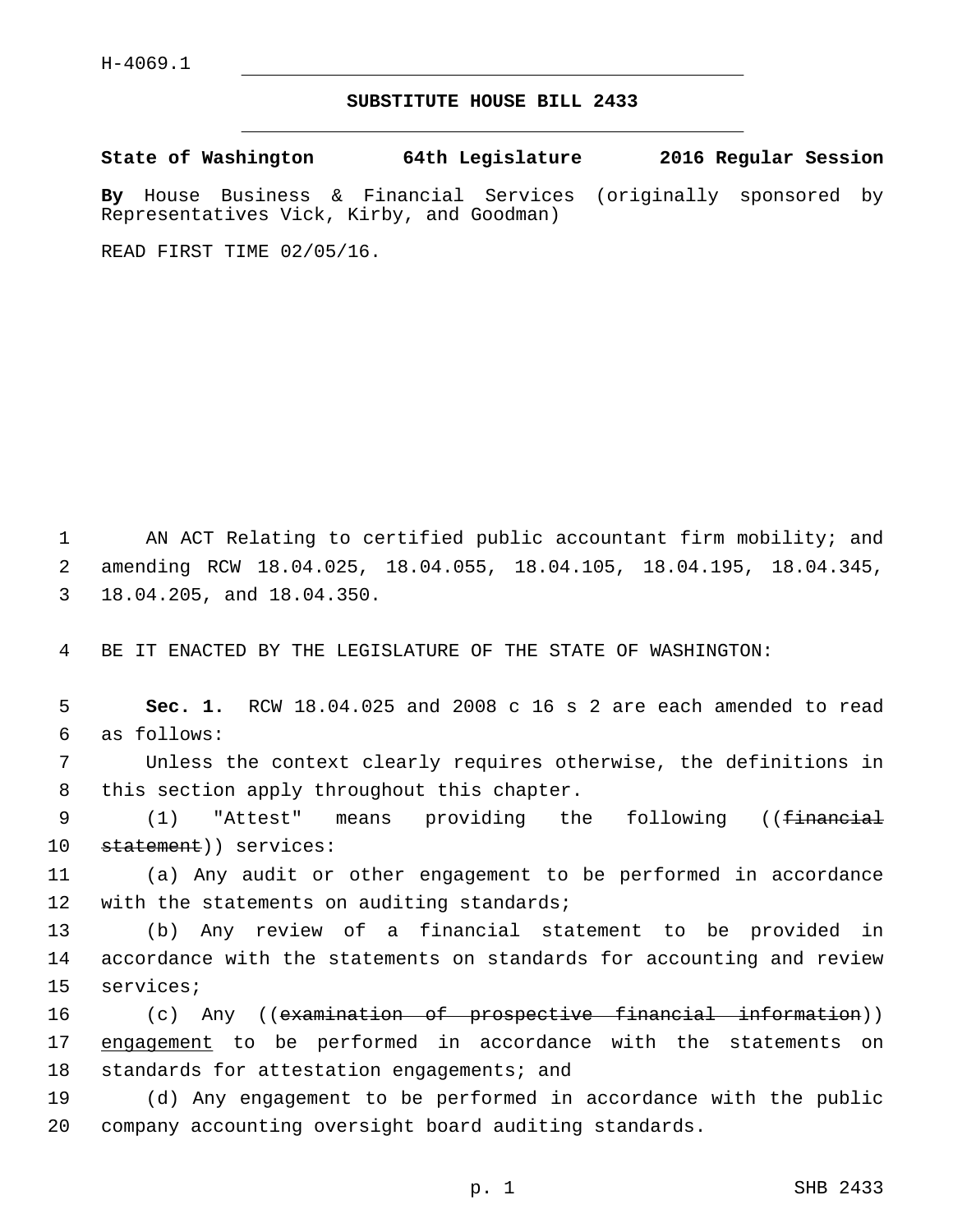(2) "Board" means the board of accountancy created by RCW 18.04.035.2

 (3) "Certificate" means a certificate as a certified public accountant issued prior to July 1, 2001, as authorized under the 5 provisions of this chapter.

 (4) "Certificate holder" means the holder of a certificate as a certified public accountant who has not become a licensee, has maintained CPE requirements, and who does not practice public 9 accounting.

 (5) "Certified public accountant" or "CPA" means a person holding a certified public accountant license or certificate.

 (6) "Compilation" means providing a service to be performed in accordance with statements on standards for accounting and review services that is presenting in the form of financial statements, information that is the representation of management (owners) without undertaking to express any assurance on the statements.

(7) "CPE" means continuing professional education.

 (8) "Firm" means a sole proprietorship, a corporation, or a partnership. "Firm" also means a limited liability company formed 20 under chapter 25.15 RCW.

 (9) "Holding out" means any representation to the public by the use of restricted titles as set forth in RCW 18.04.345 by a person or firm that the person or firm holds a license under this chapter and that the person or firm offers to perform any professional services to the public as a licensee. "Holding out" shall not affect or limit a person or firm not required to hold a license under this chapter from engaging in practices identified in RCW 18.04.350.

28 (10) (("Home office" is the location specified by the client as 29 the address to which a service is directed.

 $(11)$ ) "Inactive" means the certificate is in an inactive status because a person who held a valid certificate before July 1, 2001, has not met the current requirements of licensure and has been granted inactive certificate holder status through an approval 34 process established by the board.

35  $((+12))$   $(11)$  "Individual" means a living, human being.

  $((+13))$   $(12)$  "License" means a license to practice public accountancy issued to an individual under this chapter, or a license 38 issued to a firm under this chapter.

 $(39$  ( $(444)$ )) (13) "Licensee" means the holder of a license to practice public accountancy issued under this chapter.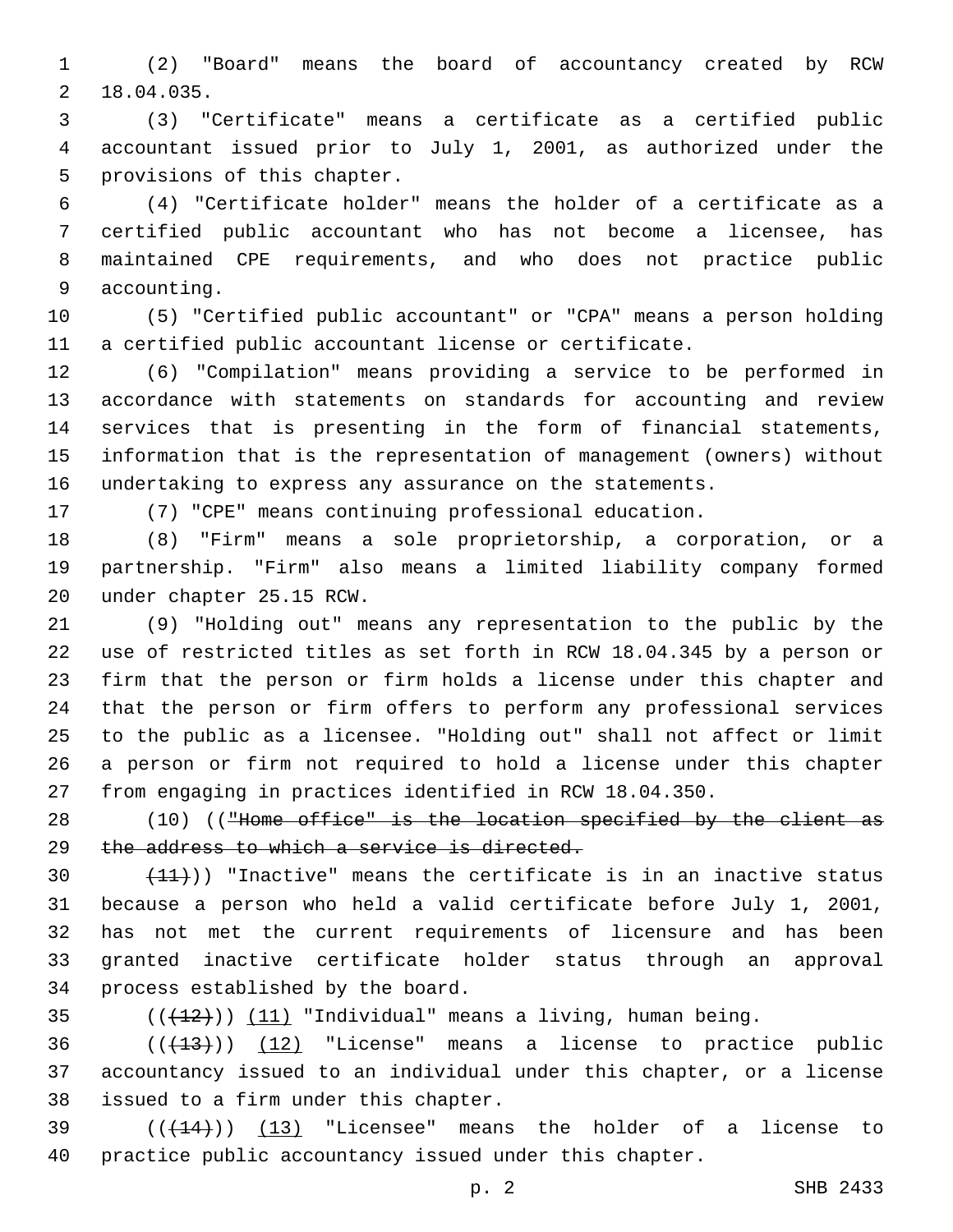(((15))) (14) "Manager" means a manager of a limited liability company licensed as a firm under this chapter.2

3 (( $(16)$ )) (15) "NASBA" means the national association of state 4 boards of accountancy.

 $((+17))$   $(16)$  "Peer review" means a study, appraisal, or review of one or more aspects of the attest or compilation work of a licensee or licensed firm in the practice of public accountancy, by a person or persons who hold licenses and who are not affiliated with the person or firm being reviewed, including a peer review, or any internal review or inspection intended to comply with quality control policies and procedures, but not including the "quality assurance 12 review" under subsection  $((+21+))$   $(20)$  of this section.

13 (( $(18)$ )) (17) "Person" means any individual, nongovernmental organization, or business entity regardless of legal form, including a sole proprietorship, firm, partnership, corporation, limited liability company, association, or not-for-profit organization, and including the sole proprietor, partners, members, and, as applied to 18 corporations, the officers.

19 (( $(19)$ ) (18) "Practice of public accounting" means performing or offering to perform by a person or firm holding itself out to the public as a licensee, for a client or potential client, one or more kinds of services involving the use of accounting or auditing skills, 23 including the issuance of "((audit)) reports," ((<del>"review reports," or</del> 24 "compilation reports" on financial statements,)) or one or more kinds of management advisory, or consulting services, or the preparation of tax returns, or the furnishing of advice on tax matters. "Practice of public accounting" shall not include practices that are permitted under the provisions of RCW 18.04.350(10) by persons or firms not 29 required to be licensed under this chapter.

 (((20))) (19) "Principal place of business" means the office location designated by the licensee for purposes of substantial 32 equivalency and reciprocity.

 $(1+21)$   $(20)$  "Quality assurance review" means a process established by and conducted at the direction of the board of study, appraisal, or review of one or more aspects of the attest or compilation work of a licensee or licensed firm in the practice of public accountancy, by a person or persons who hold licenses and who are not affiliated with the person or firm being reviewed.

 (((22) "Reports on financial statements" means any reports or opinions prepared by licensees or persons holding practice privileges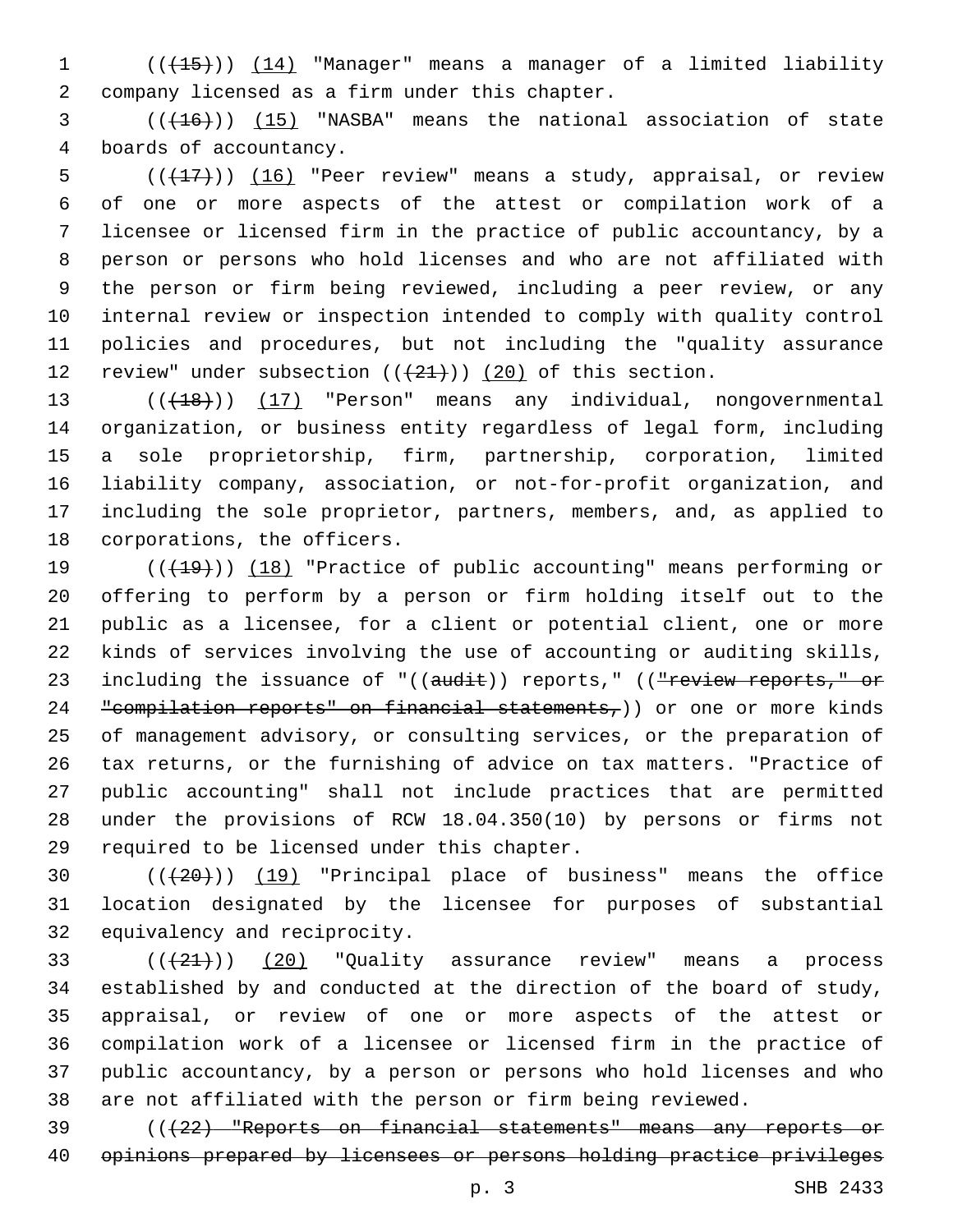under substantial equivalency, based on services performed in 2 accordance with generally accepted auditing standards, standards for 3 attestation engagements, or standards for accounting and review services as to whether the presentation of information used for guidance in financial transactions or for accounting for or assessing the status or performance of commercial and noncommercial enterprises, whether public, private, or governmental, conforms with generally accepted accounting principles or another comprehensive 9 basis of accounting. "Reports on financial statements" does not include services referenced in RCW 18.04.350(10) provided by persons 11 not holding a license under this chapter.

12 (23))) (21) "Report," when used with reference to any attest or 13 compilation service, means an opinion, report, or other form of language that states or implies assurance as to the reliability of the attested information or compiled financial statements and that also includes or is accompanied by any statement or implication that the person or firm issuing it has special knowledge or competence in the practice of public accounting. Such a statement or implication of 19 special knowledge or competence may arise from use by the issuer of the report of names or titles indicating that the person or firm is involved in the practice of public accounting, or from the language 22 of the report itself. "Report" includes any form of language which disclaims an opinion when such form of language is conventionally understood to imply any positive assurance as to the reliability of the attested information or compiled financial statements referred to and/or special competence on the part of the person or firm issuing 27 such language; and it includes any other form of language that is conventionally understood to imply such assurance and/or such special knowledge or competence. "Report" does not include services referenced in RCW 18.04.350(10) provided by persons not holding a license under this chapter as provided in RCW 18.04.350(13).

 (22) "Review committee" means any person carrying out, administering or overseeing a peer review authorized by the reviewee.

 ( $(\frac{24}{12})$ )  $(23)$  "Rule" means any rule adopted by the board under 35 authority of this chapter.

  $((+25))$   $(24)$  "Sole proprietorship" means a legal form of organization owned by one person meeting the requirements of RCW 18.04.195.38

 ( $(\overline{+26})$ )  $(25)$  "State" includes the states of the United States, the District of Columbia, Puerto Rico, Guam, the United States Virgin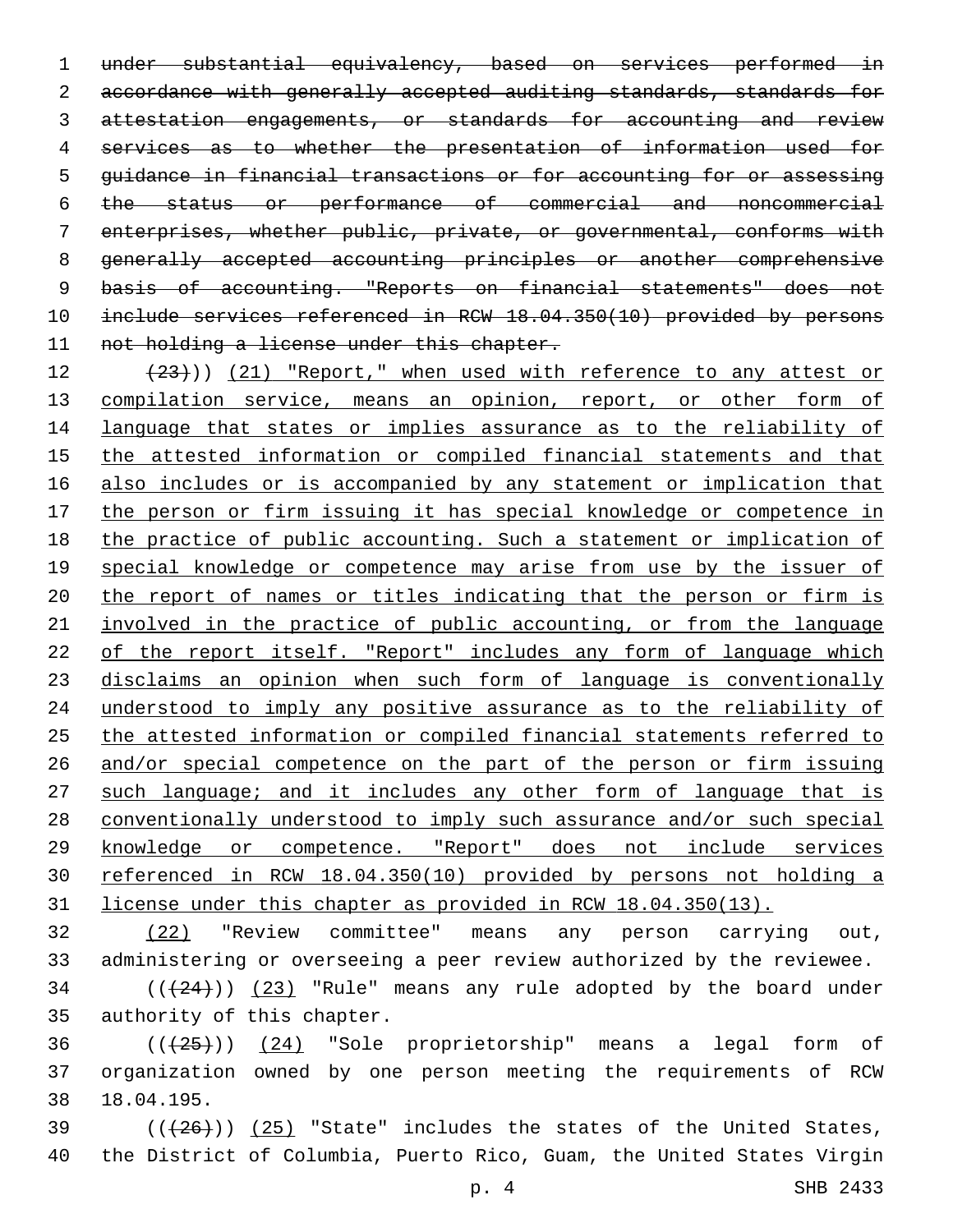Islands, and the Commonwealth of the Northern Mariana Islands at such time as the board determines that the Commonwealth of the Northern Mariana Islands is issuing licenses under the substantially equivalent standards in RCW 18.04.350(2)(a).4

 **Sec. 2.** RCW 18.04.055 and 2001 c 294 s 5 are each amended to read as follows:6

 The board may adopt and amend rules under chapter 34.05 RCW for the orderly conduct of its affairs. The board shall prescribe rules consistent with this chapter as necessary to implement this chapter. 10 Included may be:

 (1) Rules of procedure to govern the conduct of matters before 12 the board;

 (2) Rules of professional conduct for all licensees, certificate holders, and nonlicensee owners of licensed firms, in order to establish and maintain high standards of competence and ethics including rules dealing with independence, integrity, objectivity, 17 and freedom from conflicts of interest;

 (3) Rules specifying actions and circumstances deemed to constitute holding oneself out as a licensee in connection with the 20 practice of public accountancy;

 (4) Rules specifying the manner and circumstances of the use of the titles "certified public accountant" and "CPA," by holders of certificates who do not also hold licenses under this chapter;

 (5) Rules specifying the educational requirements to take the 25 certified public accountant examination;

26 (6) Rules designed to ensure that licensees' "reports (( $\Theta$ <del>n</del> 27 financial statements))" meet the definitional requirements for that 28 term as specified in RCW 18.04.025;

 (7) Requirements for CPE to maintain or improve the professional competence of licensees as a condition to maintaining their license and certificate holders as a condition to maintaining their 32 certificate under RCW 18.04.215;

 (8) Rules governing firms issuing or offering to issue reports ((on financial statements or)) using the title "certified public accountant" or "CPA" including, but not limited to, rules concerning their style, name, title, and affiliation with any other organization, and establishing reasonable practice and ethical 38 standards to protect the public interest;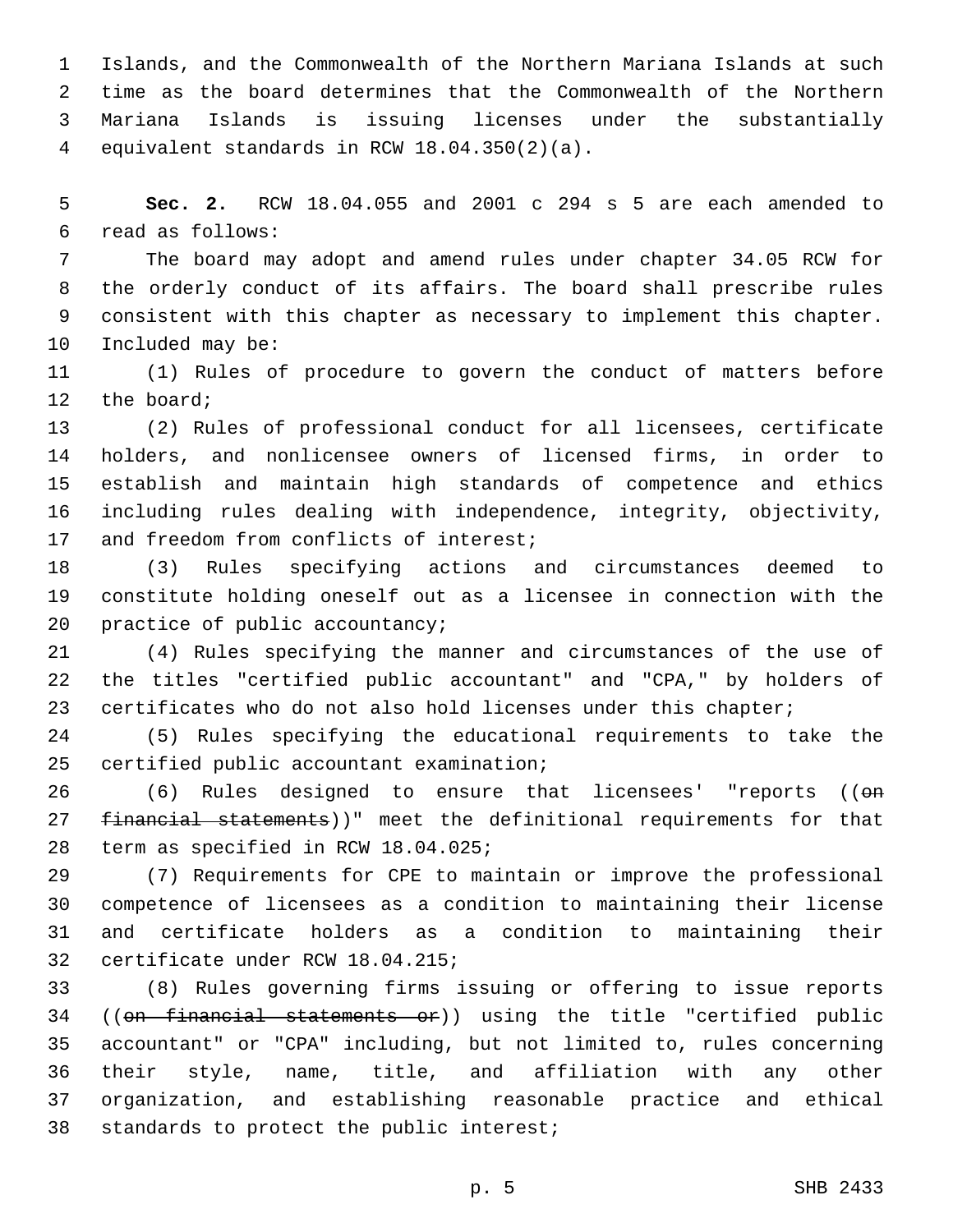(9) The board may by rule implement a quality assurance review program as a means to monitor licensees' quality of practice and compliance with professional standards. The board may exempt from such program, licensees who undergo periodic peer reviews in programs of the American Institute of Certified Public Accountants, NASBA, or other programs recognized and approved by the board;

 (10) The board may by rule require licensed firms to obtain professional liability insurance if in the board's discretion such insurance provides additional and necessary protection for the 10 public;

 (11) Rules specifying the experience requirements in order to 12 qualify for a license;

 (12) Rules specifying the requirements for certificate holders to qualify for a license under this chapter which must include provisions for meeting CPE and experience requirements prior to 16 application for licensure;

 (13) Rules specifying the registration requirements, including ethics examination and fee requirements, for resident nonlicensee partners, shareholders, and managers of licensed firms;

 (14) Rules specifying the ethics CPE requirements for certificate holders and owners of licensed firms, including the process for 22 reporting compliance with those requirements;

 (15) Rules specifying the experience and CPE requirements for 24 licensees offering or issuing reports ((on financial statements)); and

 (16) Any other rule which the board finds necessary or 27 appropriate to implement this chapter.

 **Sec. 3.** RCW 18.04.105 and 2004 c 159 s 2 are each amended to read as follows:29

 (1) A license to practice public accounting shall be granted by 31 the board to any person:

 (a) Who is of good character. Good character, for purposes of this section, means lack of a history of dishonest or felonious acts. The board may refuse to grant a license on the ground of failure to satisfy this requirement only if there is a substantial connection between the lack of good character of the applicant and the professional and ethical responsibilities of a licensee and if the finding by the board of lack of good character is supported by a preponderance of evidence. When an applicant is found to be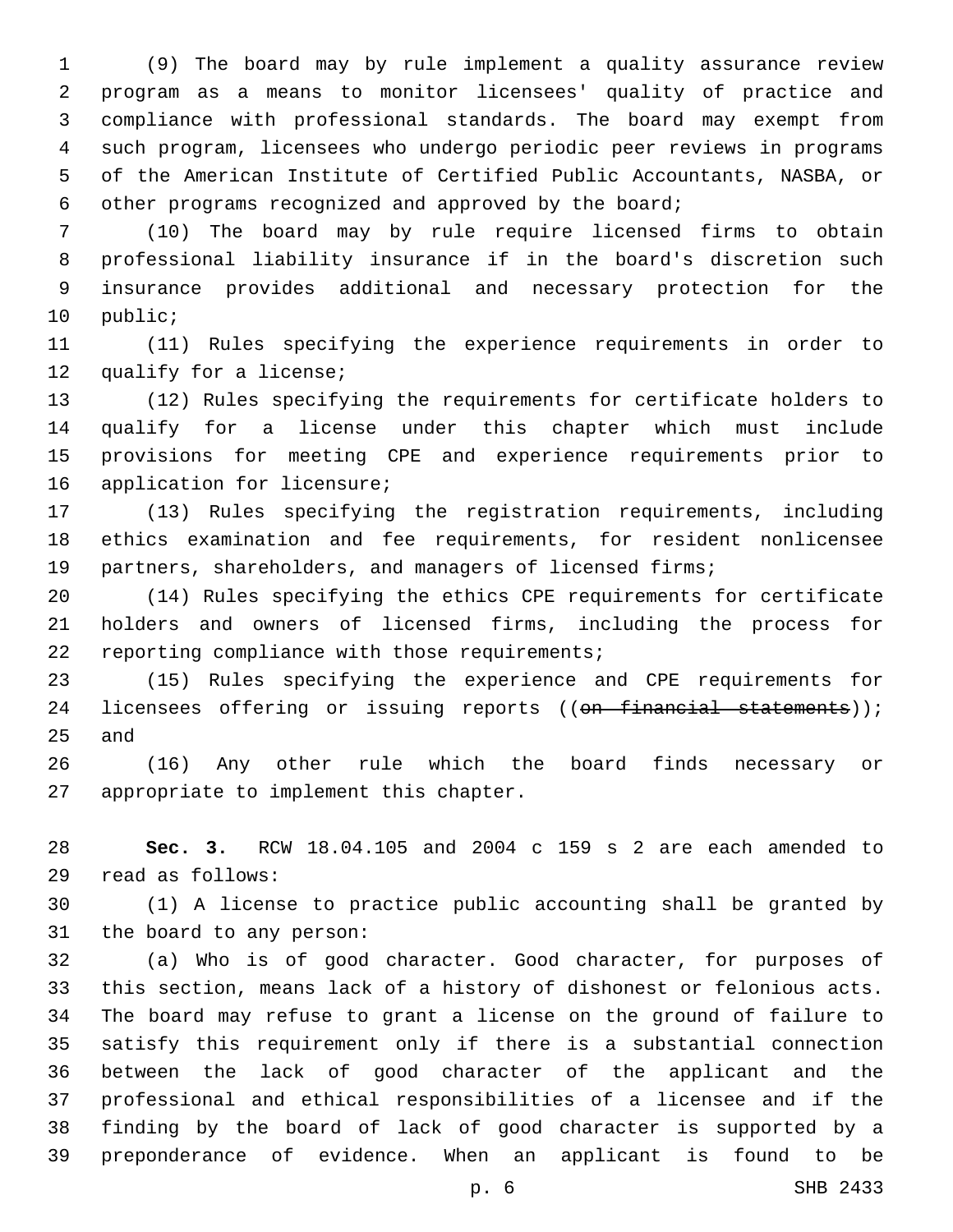unqualified for a license because of a lack of good character, the board shall furnish the applicant a statement containing the findings of the board and a notice of the applicant's right of appeal;

 (b) Who has met the educational standards established by rule as 5 the board determines to be appropriate;

(c) Who has passed an examination;6

(d) Who has had one year of experience which is gained:

8 (i) Through the use of accounting, issuing reports ((on financial 9 statements)), management advisory, financial advisory, tax, tax 10 advisory, or consulting skills;

 (ii) While employed in government, industry, academia, or public 12 practice; and

 (iii) Meeting the competency requirements in a manner as determined by the board to be appropriate and established by board 15 rule; and

 (e) Who has paid appropriate fees as established by rule by the 17 board.

 (2) The examination described in subsection (1)(c) of this section shall test the applicant's knowledge of the subjects of accounting and auditing, and other related fields the board may specify by rule. The time for holding the examination is fixed by the board and may be changed from time to time. The board shall prescribe by rule the methods of applying for and taking the examination, including methods for grading examinations and determining a passing grade required of an applicant for a license. The board shall to the extent possible see to it that the grading of the examination, and the passing grades, are uniform with those applicable to all other states. The board may make use of all or a part of the uniform certified public accountant examination and advisory grading service of the American Institute of Certified Public Accountants and may contract with third parties to perform administrative services with respect to the examination as the board deems appropriate to assist it in performing its duties under this chapter. The board shall establish by rule provisions for transitioning to a new examination structure or to a new media for administering the examination.

 (3) The board shall charge each applicant an examination fee for the initial examination or for reexamination. The applicable fee shall be paid by the person at the time he or she applies for examination, reexamination, or evaluation of educational qualifications. Fees for examination, reexamination, or evaluation of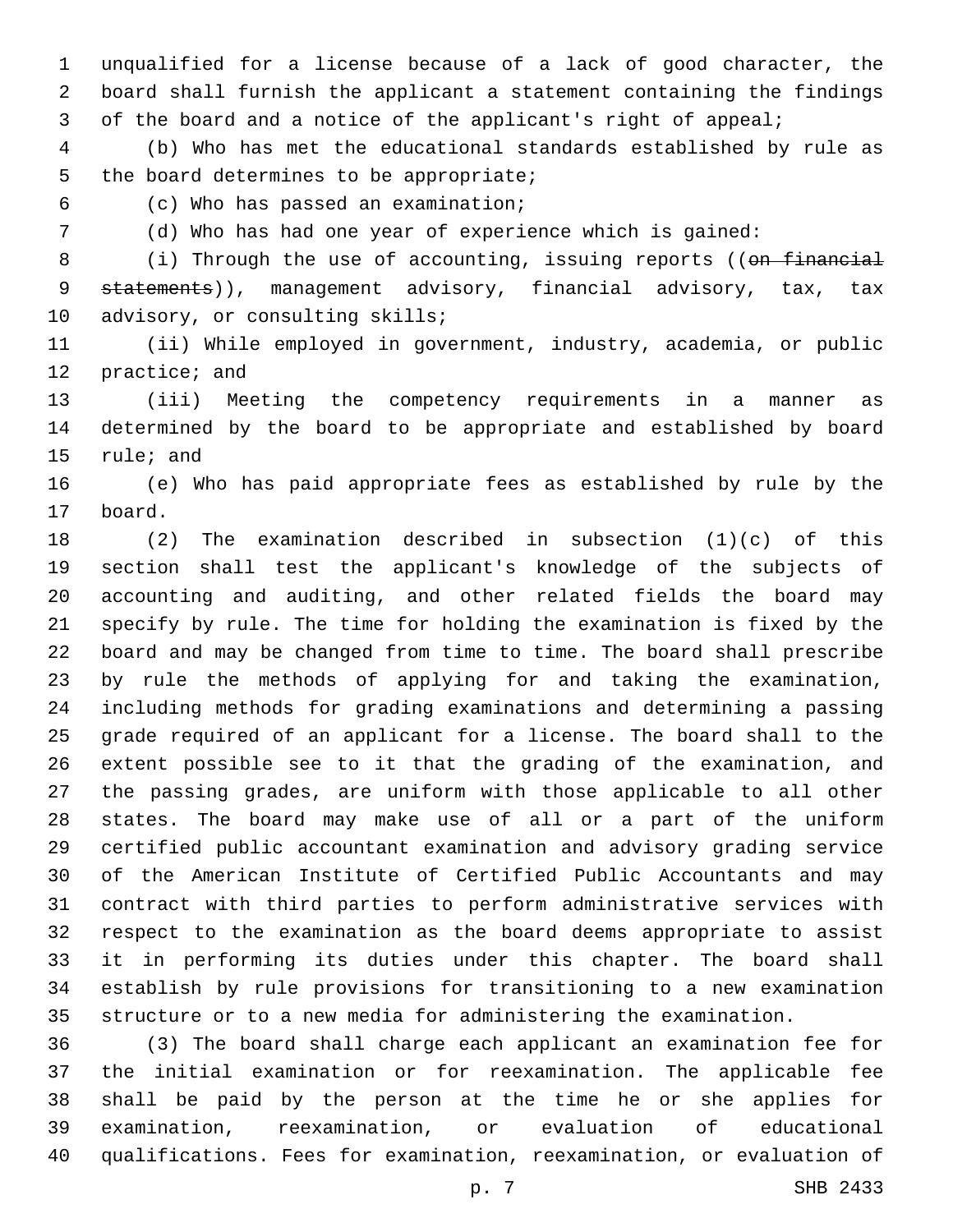educational qualifications shall be determined by the board under chapter 18.04 RCW. There is established in the state treasury an account to be known as the certified public accountants' account. All fees received from candidates to take any or all sections of the certified public accountant examination shall be used only for costs 6 related to the examination.

 (4) Persons who on June 30, 2001, held valid certificates previously issued under this chapter shall be deemed to be 9 certificate holders, subject to the following:

 (a) Certificate holders may, prior to June 30, 2006, petition the board to become licensees by documenting to the board that they have gained one year of experience through the use of accounting, issuing 13 reports ((on financial statements)), management advisory, financial advisory, tax, tax advisory, or consulting skills, without regard to the eight-year limitation set forth in (b) of this subsection, while employed in government, industry, academia, or public practice.

 (b) Certificate holders who do not petition to become licensees prior to June 30, 2006, may after that date petition the board to become licensees by documenting to the board that they have one year of experience acquired within eight years prior to applying for a 21 license through the use of accounting, issuing reports ((on financial 22 statements)), management advisory, financial advisory, tax, tax advisory, or consulting skills in government, industry, academia, or 24 public practice.

 (c) Certificate holders who petition the board pursuant to (a) or (b) of this subsection must also meet competency requirements in a manner as determined by the board to be appropriate and established 28 by board rule.

 (d) Any certificate holder petitioning the board pursuant to (a) or (b) of this subsection to become a licensee must submit to the board satisfactory proof of having completed an accumulation of one hundred twenty hours of CPE during the thirty-six months preceding 33 the date of filing the petition.

 (e) Any certificate holder petitioning the board pursuant to (a) or (b) of this subsection to become a licensee must pay the appropriate fees established by rule by the board.

 (5) Certificate holders shall comply with the prohibition against the practice of public accounting in RCW 18.04.345.

 (6) Persons who on June 30, 2001, held valid certificates previously issued under this chapter are deemed to hold inactive

p. 8 SHB 2433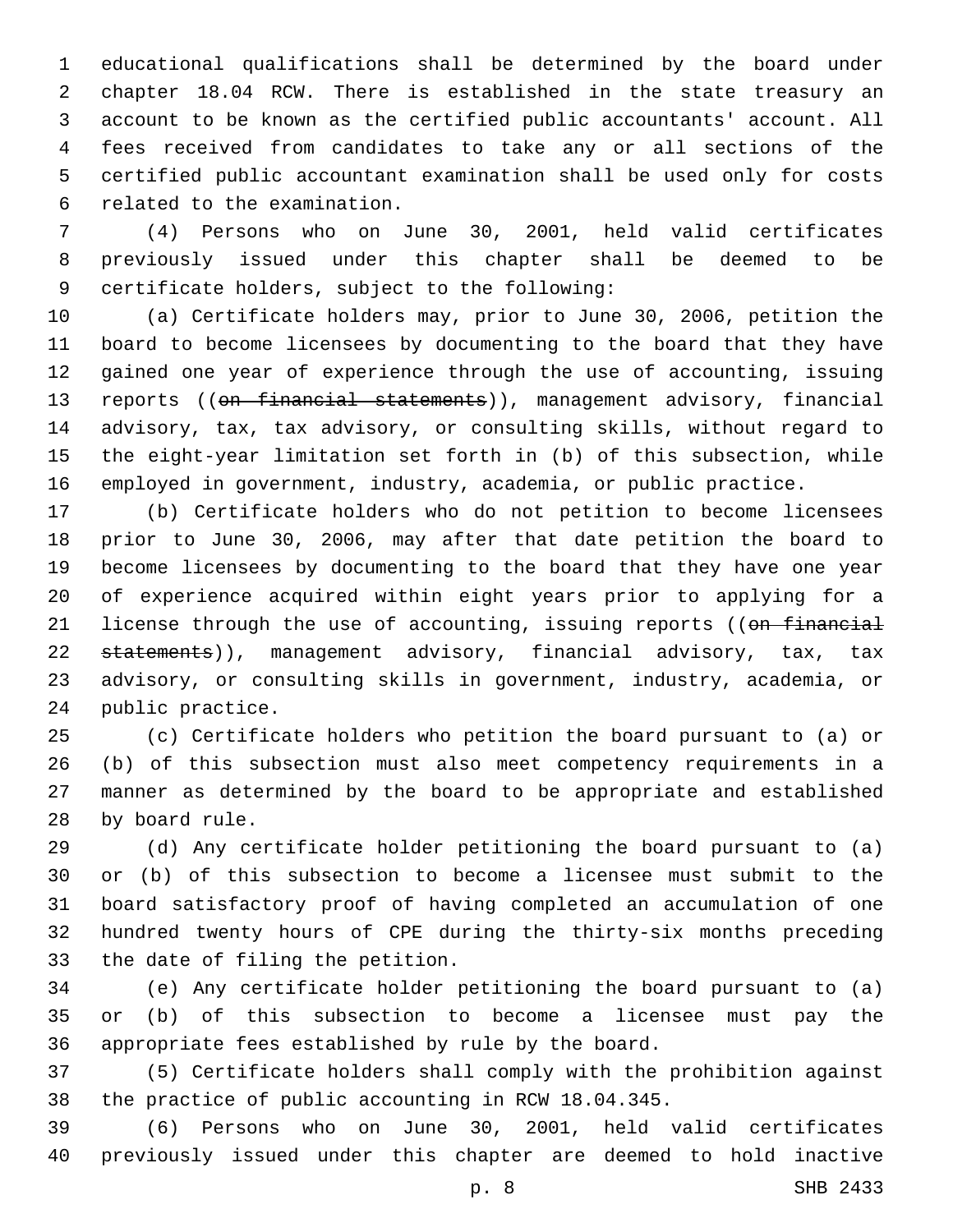certificates, subject to renewal as inactive certificates, until they have petitioned the board to become licensees and have met the requirements of subsection (4) of this section. No individual who did not hold a valid certificate before July 1, 2001, is eligible to 5 obtain an inactive certificate.

 (7) Persons deemed to hold inactive certificates under subsection (6) of this section shall comply with the prohibition against the practice of public accounting in subsection (8)(b) of this section and RCW 18.04.345, but are not required to display the term inactive as part of their title, as required by subsection (8)(a) of this section until renewal. Certificates renewed to any persons after June 30, 2001, are inactive certificates and the inactive certificate holders are subject to the requirements of subsection (8) of this 14 section.

(8) Persons holding an inactive certificate:15

 (a) Must use or attach the term "inactive" whenever using the title CPA or certified public accountant or referring to the certificate, and print the word "inactive" immediately following the title, whenever the title is printed on a business card, letterhead, or any other document, including documents published or transmitted through electronic media, in the same font and font size as the title; and

(b) Are prohibited from practicing public accounting.

 **Sec. 4.** RCW 18.04.195 and 2008 c 16 s 3 are each amended to read 25 as follows:

 (1) The board shall grant or renew licenses to practice as a CPA firm to applicants that demonstrate their qualifications therefore in 28 accordance with this section.

(a) The following must hold a license issued under this section:

 (i) Any firm with an office in this state performing attest services as defined in RCW 18.04.025(1) or compilations as defined in 32 RCW 18.04.025(6);

 (ii) Any firm with an office in this state that uses the title 34 "CPA" or "CPA firm"; or

 (iii) Any firm that does not have an office in this state but 36 ((performs)) offers or renders attest services described in RCW 37 18.04.025( $(\frac{1}{1} \cdot (a), \frac{c}{b})$  or  $(d)$  for a client having its home office)) in this state, unless it meets each of the following requirements: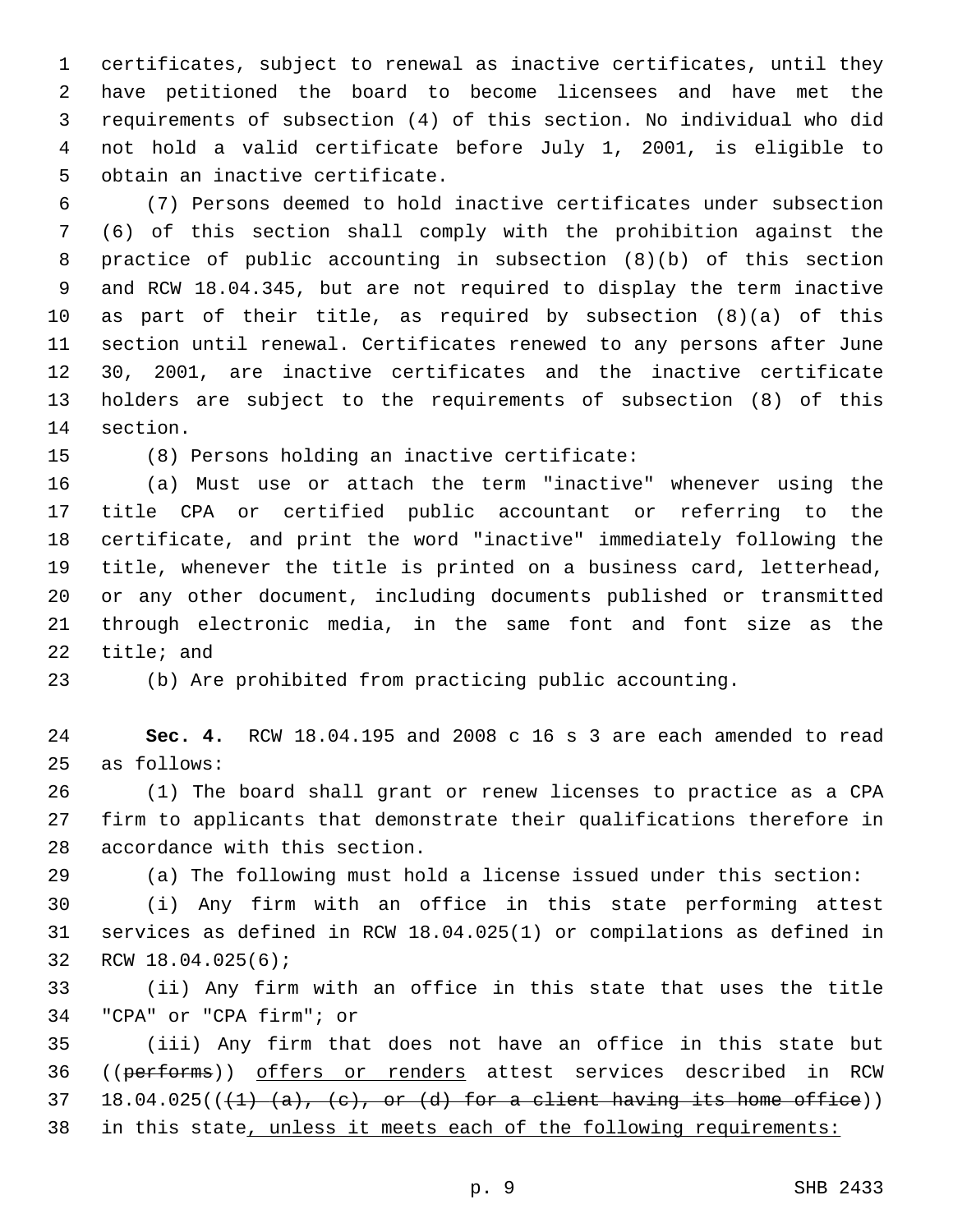(A) Complies with the qualifications described in subsection 2  $(3)(c)$ ,  $(4)(a)$ , or  $(5)(c)$  of this section;

 (B) Meets the board's quality assurance review program requirements authorized by RCW 18.04.055(9) and the rules 5 implementing such section;

 (C) Performs such services through an individual with practice privileges under RCW 18.04.350(2); and

 (D) Can lawfully do so in the state where said individuals with practice privileges have their principal place of business.

 (b) A firm that is not subject to the requirements of subsection 11 (1)(a)(( $\overleftrightarrow{+i\overrightarrow{i}}$ )) of this section may perform compilation services described in RCW 18.04.025(6) and other nonattest professional services while using the title "CPA" or "CPA firm" in this state without a license issued under this section only if:

 (i) The firm performs such services through an individual with 16 practice privileges under RCW 18.04.350(2); and

 (ii) The firm can lawfully do so in the state where said individuals with practice privileges have their principal place of 19 business( $\overline{1}$  and

 (iii) A firm performing services described in RCW 18.04.025  $(1)(b)$  and  $(6)$  meets the board's quality assurance [review] program 22 requirements authorized by RCW 18.04.055(9) and the rules 23 implementing that section)).

 (2) A sole proprietorship required to obtain a license under subsection (1) of this section shall license, as a firm, every three 26 years with the board.

 (a) The sole proprietor shall hold and renew a license to practice under RCW 18.04.105 and 18.04.215, or, in the case of a sole proprietorship that must obtain a license pursuant to subsection (1)(a)(iii) of this section, be a licensee of another state who meets 31 the requirements in RCW  $18.04.350(2)$ ;

 (b) Each resident individual in charge of an office located in this state shall hold and renew a license to practice under RCW 18.04.105 and 18.04.215; and34

35 (c) The licensed firm must meet ((competency)) requirements 36 established by rule by the board.

 (3) A partnership required to obtain a license under subsection (1) of this section shall license as a firm every three years with the board, and shall meet the following requirements: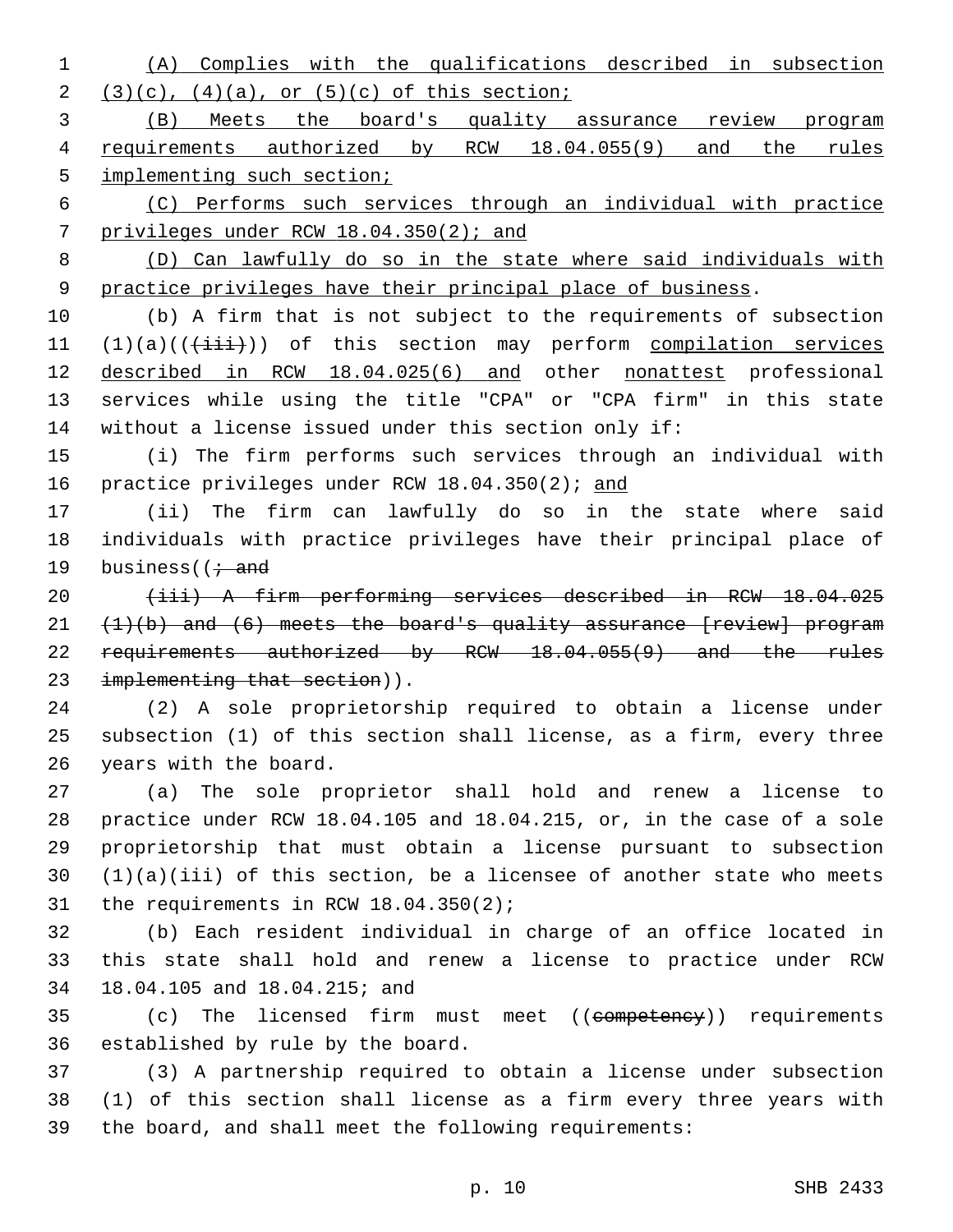(a) At least one general partner of the partnership shall hold and renew a license to practice under RCW 18.04.105 and 18.04.215, or, in the case of a partnership that must obtain a license pursuant to subsection (1)(a)(iii) of this section, be a licensee of another state who meets the requirements in RCW 18.04.350(2);

 (b) Each resident individual in charge of an office in this state shall hold and renew a license to practice under RCW 18.04.105 and 18.04.215;8

 (c) At least a simple majority of the ownership of the licensed firm in terms of financial interests and voting rights of all partners or owners shall be held by persons who are licensees or holders of a valid license issued under this chapter or by another state. The principal partner of the partnership and any partner 14 having authority over issuing reports ((on financial statements)) 15 shall hold a license under this chapter or issued by another state; 16 and

17 (d) The licensed firm must meet ((competency)) requirements 18 established by rule by the board.

 (4) A corporation required to obtain a license under subsection (1) of this section shall license as a firm every three years with the board and shall meet the following requirements:

 (a) At least a simple majority of the ownership of the licensed firm in terms of financial interests and voting rights of all shareholders or owners shall be held by persons who are licensees or holders of a valid license issued under this chapter or by another state and is principally employed by the corporation or actively engaged in its business. The principal officer of the corporation and 28 any officer or director having authority over issuing reports ((on financial statements)) shall hold a license under this chapter or 30 issued by another state;

 (b) At least one shareholder of the corporation shall hold a license under RCW 18.04.105 and 18.04.215, or, in the case of a corporation that must obtain a license pursuant to subsection (1)(a)(iii) of this section, be a licensee of another state who meets 35 the requirements in RCW  $18.04.350(2)$ ;

 (c) Each resident individual in charge of an office located in this state shall hold and renew a license under RCW 18.04.105 and 18.04.215;38

 (d) A written agreement shall bind the corporation or its shareholders to purchase any shares offered for sale by, or not under

p. 11 SHB 2433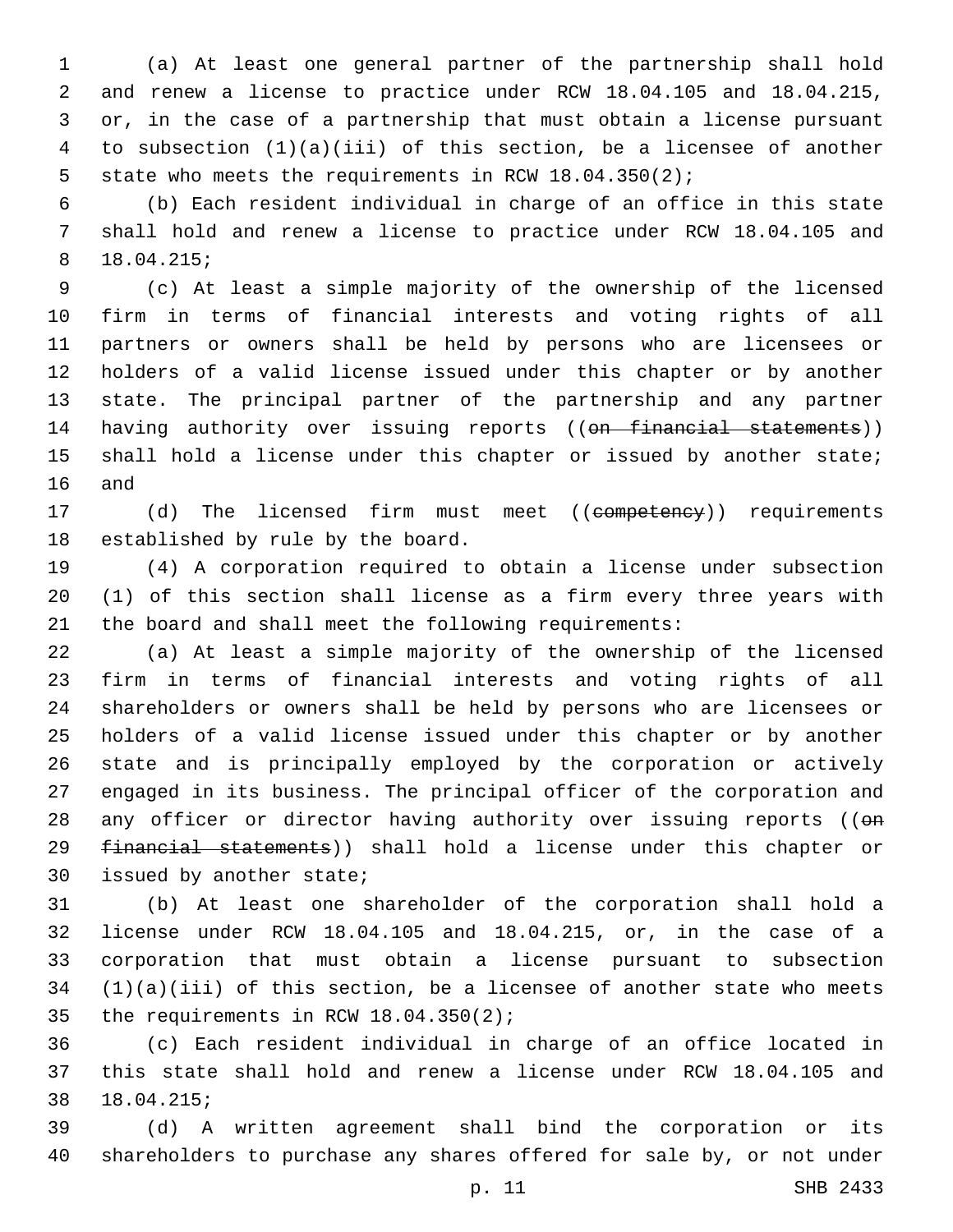the ownership or effective control of, a qualified shareholder, and bind any holder not a qualified shareholder to sell the shares to the corporation or its qualified shareholders. The agreement shall be noted on each certificate of corporate stock. The corporation may purchase any amount of its stock for this purpose, notwithstanding any impairment of capital, as long as one share remains outstanding;

 (e) The corporation shall comply with any other rules pertaining to corporations practicing public accounting in this state as the 9 board may prescribe; and

10 (f) The licensed firm must meet ((competency)) requirements 11 established by rule by the board.

 (5) A limited liability company required to obtain a license under subsection (1) of this section shall license as a firm every three years with the board, and shall meet the following 15 requirements:

 (a) At least one member of the limited liability company shall hold a license under RCW 18.04.105 and 18.04.215, or, in the case of a limited liability company that must obtain a license pursuant to subsection (1)(a)(iii) of this section, be a licensee of another state who meets the requirements in RCW 18.04.350(2);

 (b) Each resident manager or member in charge of an office located in this state shall hold and renew a license under RCW 23 18.04.105 and 18.04.215;

 (c) At least a simple majority of the ownership of the licensed firm in terms of financial interests and voting rights of all owners shall be held by persons who are licensees or holders of a valid license issued under this chapter or by another state. The principal member or manager of the limited liability company and any member 29 having authority over issuing reports ((on financial statements)) shall hold a license under this chapter or issued by another state; 31 and

32 (d) The licensed firm must meet ((competency)) requirements 33 established by rule by the board.

 (6) Application for a license as a firm with an office in this state shall be made upon the affidavit of the proprietor or individual designated as managing partner, member, or shareholder for Washington. This individual shall hold a license under RCW 18.04.215.

 (7) In the case of a firm licensed in another state and required 39 to obtain a license under subsection  $(1)(a)(iii)$  of this section, the application for the firm license shall be made upon the affidavit of

p. 12 SHB 2433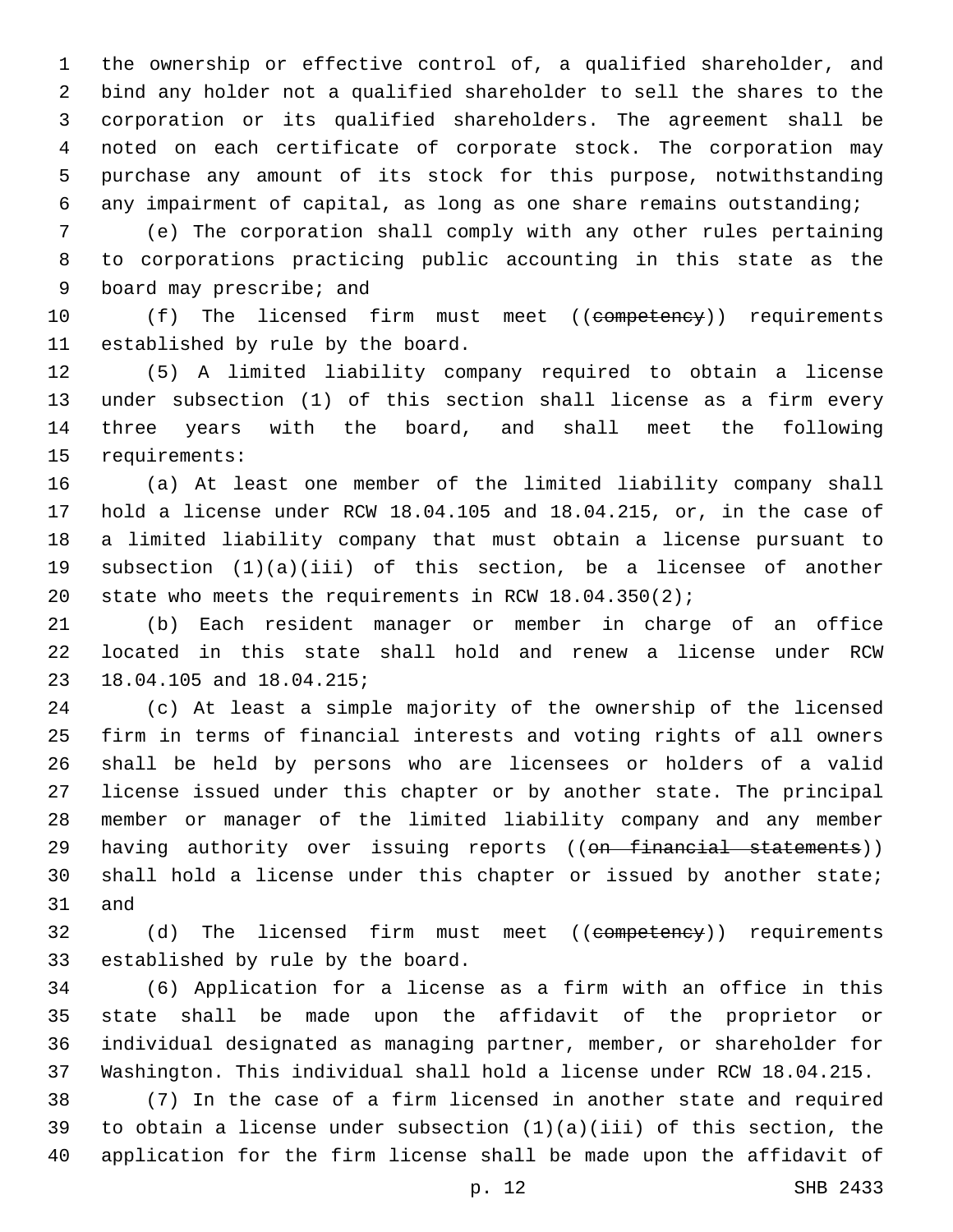an individual who qualifies for practice privileges in this state under RCW 18.04.350(2) who has been authorized by the applicant firm to make the application. The board shall determine in each case 4 whether the applicant is eligible for a license.

 (8) The board shall be given notification within ninety days after the admission or withdrawal of a partner, shareholder, or member engaged in this state in the practice of public accounting from any partnership, corporation, or limited liability company so 9 licensed.

 (9) Licensed firms that fall out of compliance with the provisions of this section due to changes in firm ownership, after receiving or renewing a license, shall notify the board in writing within ninety days of its falling out of compliance and propose a time period in which they will come back into compliance. The board may grant a reasonable period of time for a firm to be in compliance with the provisions of this section. Failure to bring the firm into compliance within a reasonable period of time, as determined by the board, may result in suspension, revocation, or imposition of 19 conditions on the firm's license.

 (10) Fees for the license as a firm and for notification of the board of the admission or withdrawal of a partner, shareholder, or member shall be determined by the board. Fees shall be paid by the firm at the time the license application form or notice of admission or withdrawal of a partner, shareholder, or member is filed with the 25 board.

(11) Nonlicensee owners of licensed firms are:

 (a) Required to fully comply with the provisions of this chapter 28 and board rules;

(b) Required to be an individual;29

 (c) Required to be of good character, as defined in RCW 18.04.105(1)(a), and an active individual participant in the licensed firm or affiliated entities as these terms are defined by board rule; 33 and

 (d) Subject to discipline by the board for violation of this 35 chapter.

 (12) Resident nonlicensee owners of licensed firms are required 37 to meet:

 (a) The ethics examination, registration, and fee requirements as 39 established by the board rules; and

(b) The ethics CPE requirements established by the board rules.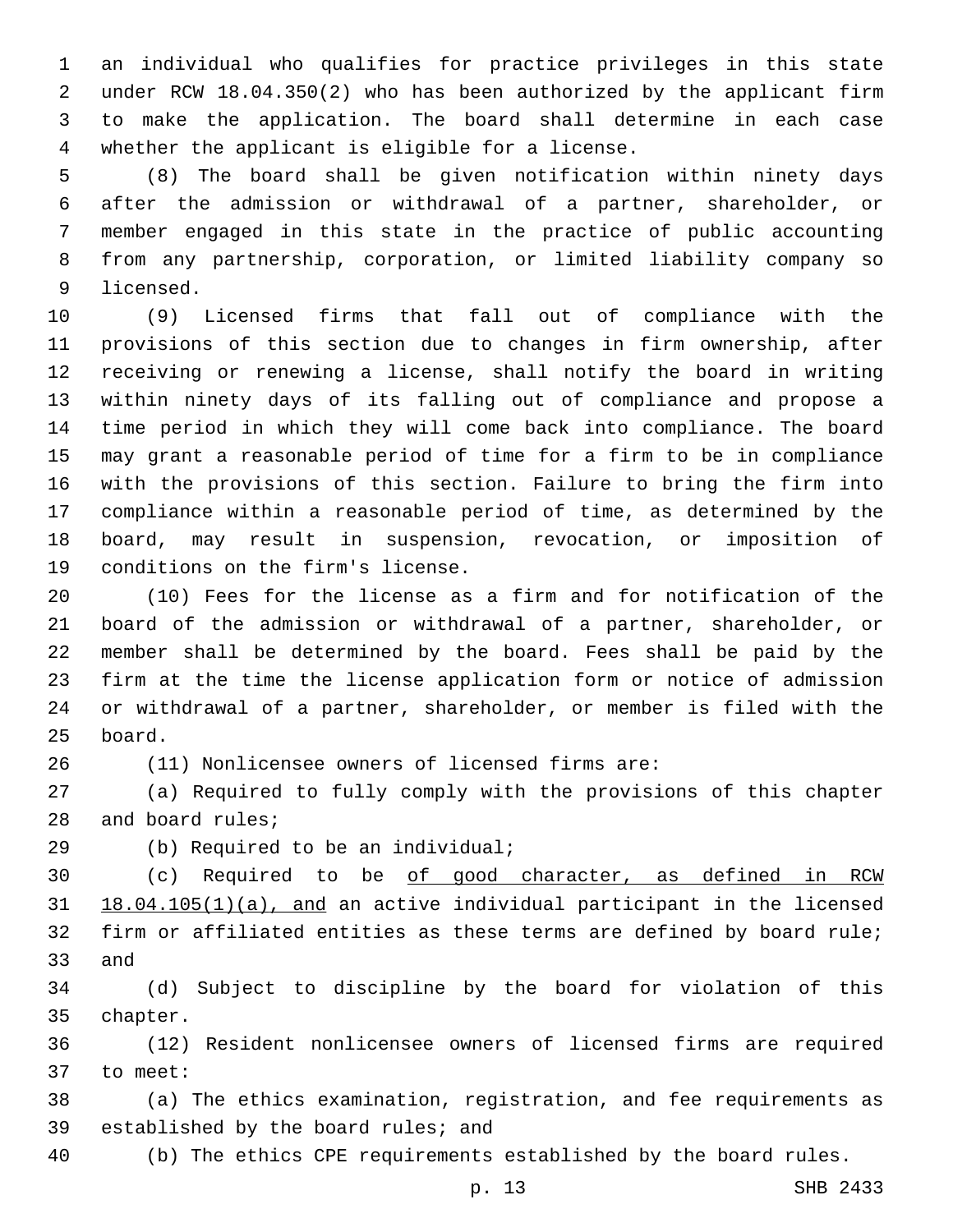(13)(a) Licensed firms must notify the board within thirty days 2 after:

 (i) Sanction, suspension, revocation, or modification of their professional license or practice rights by the securities exchange commission, internal revenue service, or another state board of 6 accountancy;

 (ii) Sanction or order against the licensee or nonlicensee firm owner by any federal or other state agency related to the licensee's practice of public accounting or violation of ethical or technical 10 standards established by board rule; or

 (iii) The licensed firm is notified that it has been charged with a violation of law that could result in the suspension or revocation of the firm's license by a federal or other state agency, as identified by board rule, related to the firm's professional license, practice rights, or violation of ethical or technical standards 16 established by board rule.

 (b) The board must adopt rules to implement this subsection and may also adopt rules specifying requirements for licensees to report to the board sanctions or orders relating to the licensee's practice of public accounting or violation of ethical or technical standards entered against the licensee by a nongovernmental professionally 22 related standard-setting entity.

 **Sec. 5.** RCW 18.04.345 and 2009 c 116 s 1 are each amended to read as follows:24

 (1) No individual may assume or use the designation "certified public accountant-inactive" or "CPA-inactive" or any other title, designation, words, letters, abbreviation, sign, card, or device tending to indicate that the individual is a certified public accountant-inactive or CPA-inactive unless the individual holds a certificate. Individuals holding only a certificate may not practice 31 public accounting.

 (2) No individual may hold himself or herself out to the public or assume or use the designation "certified public accountant" or "CPA" or any other title, designation, words, letters, abbreviation, sign, card, or device tending to indicate that the individual is a certified public accountant or CPA unless the individual qualifies for the privileges authorized by RCW 18.04.350(2) or holds a license 38 under RCW 18.04.105 and 18.04.215.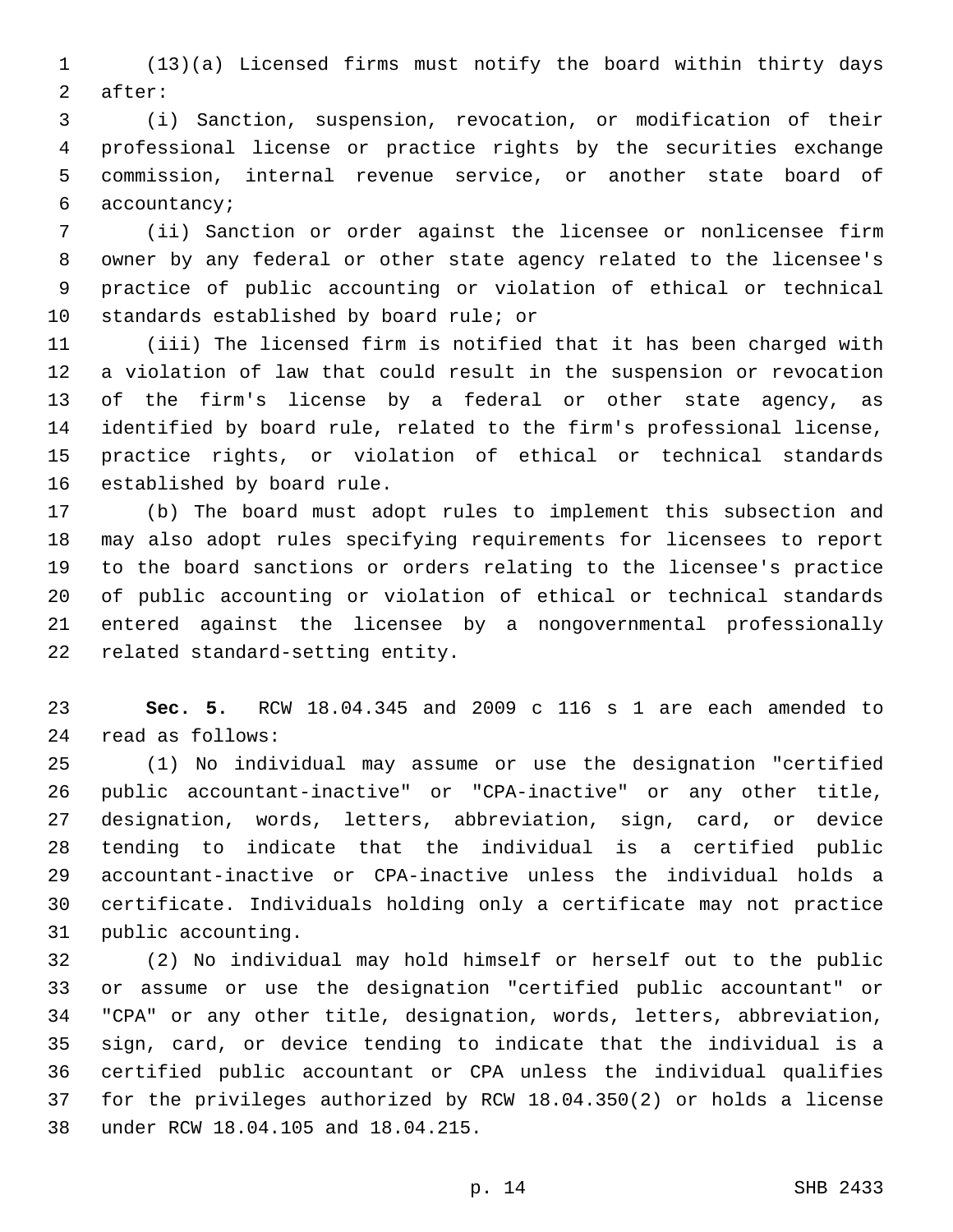(3) No firm with an office in this state may perform or offer to perform attest services as defined in RCW 18.04.025(1) or compilation services as defined in RCW 18.04.025(6) or assume or use the designation "certified public accountant" or "CPA" or any other title, designation, words, letters, abbreviation, sign, card, or device tending to indicate that the firm is composed of certified public accountants or CPAs, unless the firm is licensed under RCW 18.04.195 and all offices of the firm in this state are maintained and registered under RCW 18.04.205. This subsection does not limit the services permitted under RCW 18.04.350(10) by persons not 11 required to be licensed under this chapter.

 (4) No firm may perform the services defined in RCW 18.04.025(1) 13 (( $\{a\}$ ,  $\{e\}$ , or  $\{d\}$  for a client with its home office)) in this state unless the firm is licensed under RCW 18.04.195, renews the firm license as required under RCW 18.04.215, and all offices of the firm in this state are maintained and registered under RCW 18.04.205.

 (5) No individual, partnership, limited liability company, or corporation offering public accounting services to the public may hold himself, herself, or itself out to the public, or assume or use along, or in connection with his, hers, or its name, or any other name the title or designation "certified accountant," "chartered accountant," "licensed accountant," "licensed public accountant," "public accountant," or any other title or designation likely to be confused with "certified public accountant" or any of the abbreviations "CA," "LA," "LPA," or "PA," or similar abbreviations 26 likely to be confused with "CPA."

 (6) No licensed firm may operate under an alias, a firm name, title, or "DBA" that differs from the firm name that is registered 29 with the board.

 (7) No individual with an office in this state may sign, affix, or associate his or her name or any trade or assumed name used by the individual in his or her business to any report prescribed by professional standards unless the individual holds a license to practice under RCW 18.04.105 and 18.04.215, a firm holds a license under RCW 18.04.195, and all of the individual's offices in this 36 state are registered under RCW 18.04.205.

 (8) No individual licensed in another state may sign, affix, or associate a firm name to any report prescribed by professional standards, or associate a firm name in conjunction with the title certified public accountant, unless the individual: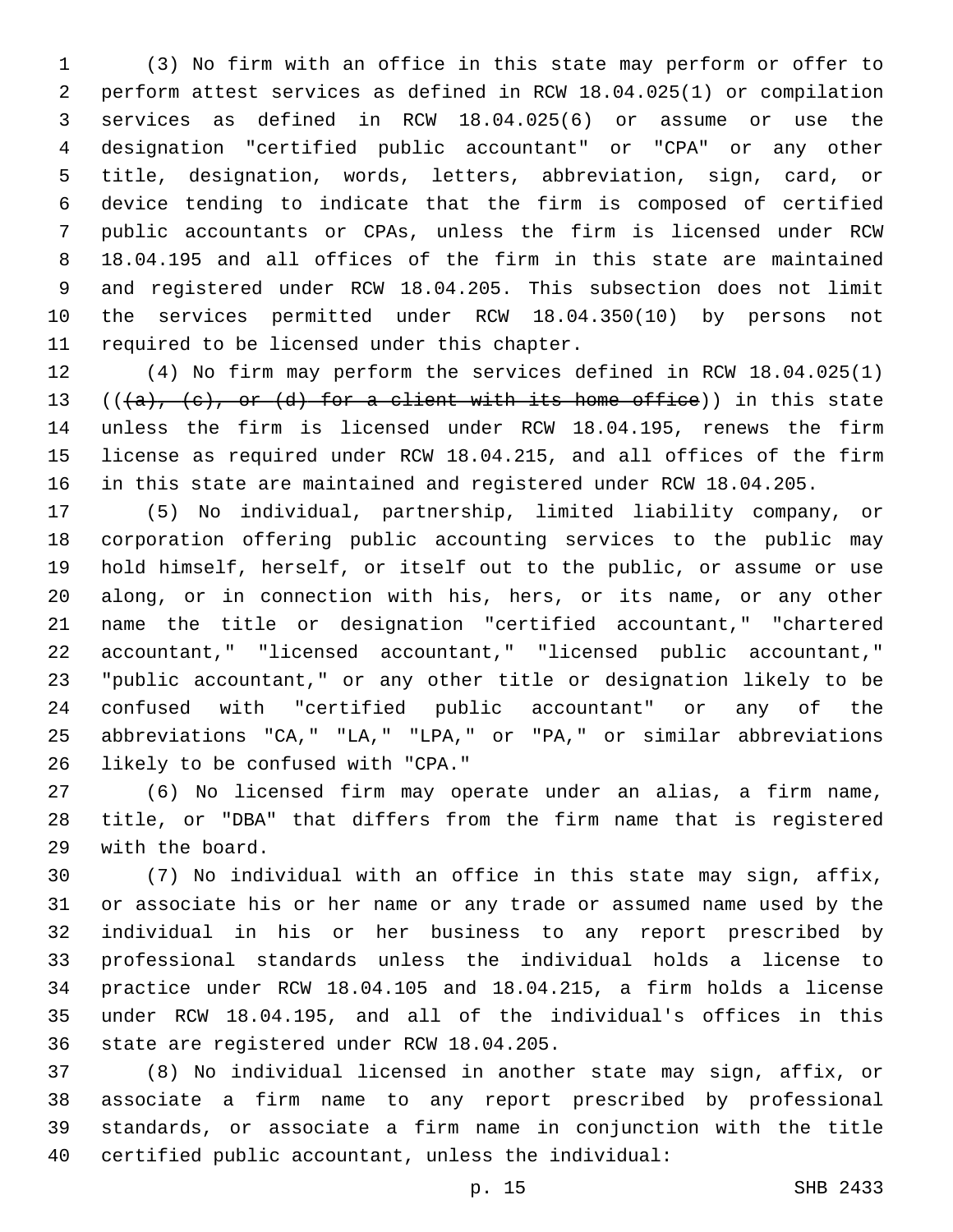(a) Qualifies for the practice privileges authorized by RCW 18.04.350(2); or2

 (b) Is licensed under RCW 18.04.105 and 18.04.215, and all of the individual's offices in this state are maintained and registered 5 under RCW 18.04.205.

 (9) No individual, partnership, limited liability company, or corporation not holding a license to practice under RCW 18.04.105 and 18.04.215, or firm not licensed under RCW 18.04.195 or firm not registering all of the firm's offices in this state under RCW 18.04.205, or not qualified for the practice privileges authorized by RCW 18.04.350(2), may hold himself, herself, or itself out to the public as an "auditor" with or without any other description or designation by use of such word on any sign, card, letterhead, or in 14 any advertisement or directory.

 (10) For purposes of this section, because individuals practicing using practice privileges under RCW 18.04.350(2) are deemed substantially equivalent to licensees under RCW 18.04.105 and 18.04.215, every word, term, or reference that includes the latter shall be deemed to include the former, provided the conditions of such practice privilege, as set forth in RCW 18.04.350 (4) and (5) 21 are maintained.

 (11) Notwithstanding anything to the contrary in this section, it is not a violation of this section for a firm that does not hold a valid license under RCW 18.04.195 and that does not have an office in this state to use the title "CPA" or "certified public accountant" as part of the firm's name and to provide its professional services in this state, and licensees and individuals with practice privileges may provide services on behalf of such firms so long as it complies 29 with the requirements of RCW  $18.04.195(1)((\theta)+))$ . An individual or firm authorized under this subsection to use practice privileges in this state must comply with the requirements otherwise applicable to licensees in this section.

 **Sec. 6.** RCW 18.04.205 and 2008 c 16 s 4 are each amended to read 34 as follows:

 (1) Each office established or maintained in this state for the 36 purpose of offering to issue or issuing ((attest or compilation)) reports in this state or that uses the title "certified public accountant" or "CPA," shall register with the board under this 39 chapter every three years.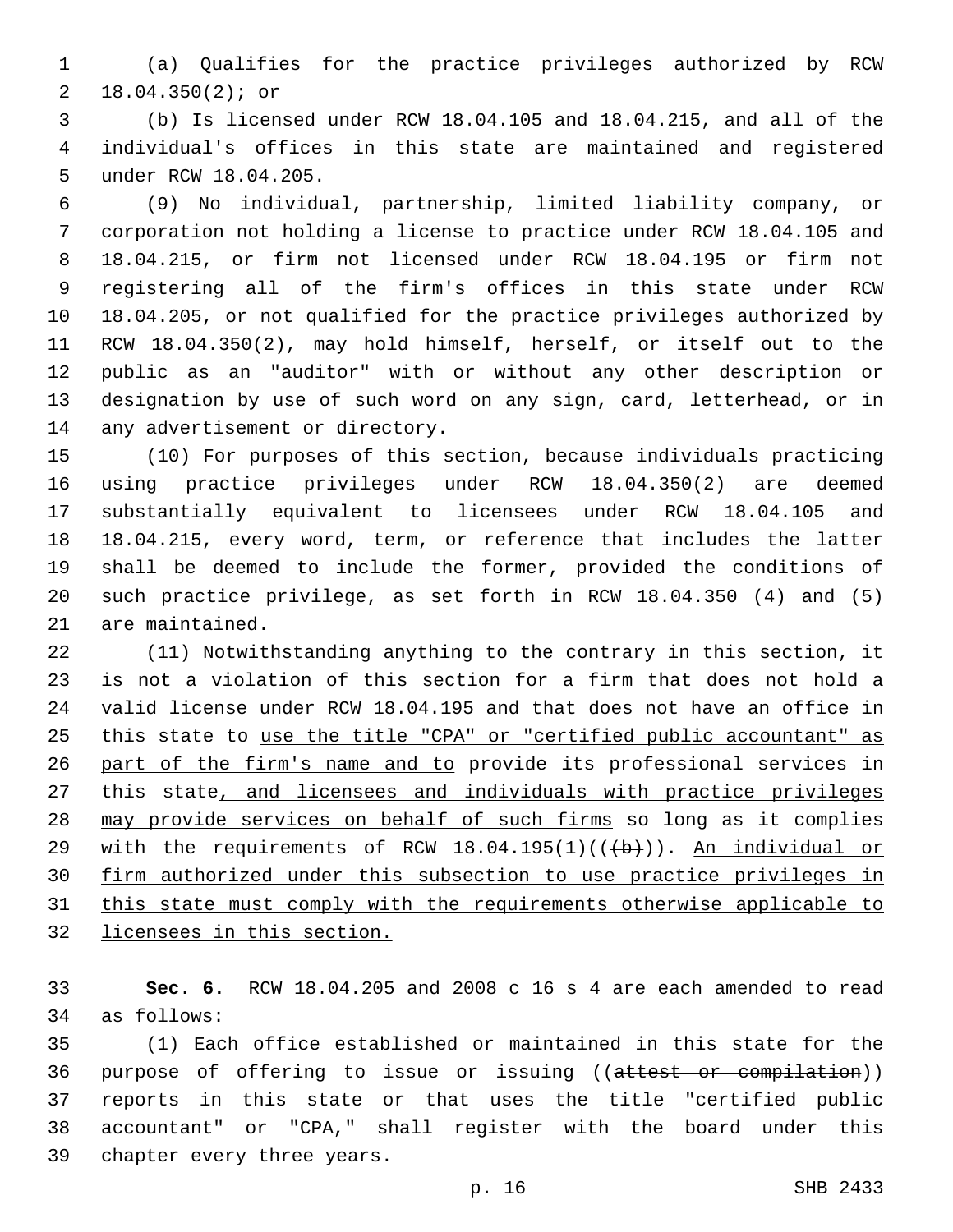(2) Each office established or maintained in this state shall be under the direct supervision of a resident licensee holding a license 3 under RCW 18.04.105 and 18.04.215.

 (3) The board shall by rule prescribe the procedure to be followed to register and maintain offices established in this state for the purpose of offering to issue or issuing attest or compilation reports or that use the title "certified public accountant" or "CPA."

 (4) Fees for the registration of offices shall be determined by the board. Fees shall be paid by the applicant at the time the 10 registration form is filed with the board.

 **Sec. 7.** RCW 18.04.350 and 2008 c 16 s 6 are each amended to read 12 as follows:

 (1) Nothing in this chapter prohibits any individual not holding a license and not qualified for the practice privileges authorized by subsection (2) of this section from serving as an employee of a firm licensed under RCW 18.04.195 and 18.04.215. However, the employee 17 shall not issue any ((compilation, review, audit, or examination)) report ((on financial or other information)) as defined in this 19 chapter, on the information of any other persons, firms, or 20 governmental units over his or her name.

 (2) An individual whose principal place of business is not in this state shall be presumed to have qualifications substantially equivalent to this state's requirements and shall have all the privileges of licensees of this state without the need to obtain a license under RCW 18.04.105 if the individual:25

 (a) Holds a valid license as a certified public accountant from any state that requires, as a condition of licensure, that an individual:28

 (i) Have at least one hundred fifty semester hours of college or university education including a baccalaureate or higher degree 31 conferred by a college or university;

 (ii) Achieve a passing grade on the uniform certified public 33 accountant examination; and

 (iii) Possess at least one year of experience including service or advice involving the use of accounting, attest, compilation, management advisory, financial advisory, tax, or consulting skills, 37 all of which was verified by a licensee; or

 (b) Holds a valid license as a certified public accountant from any state that does not meet the requirements of (a) of this

p. 17 SHB 2433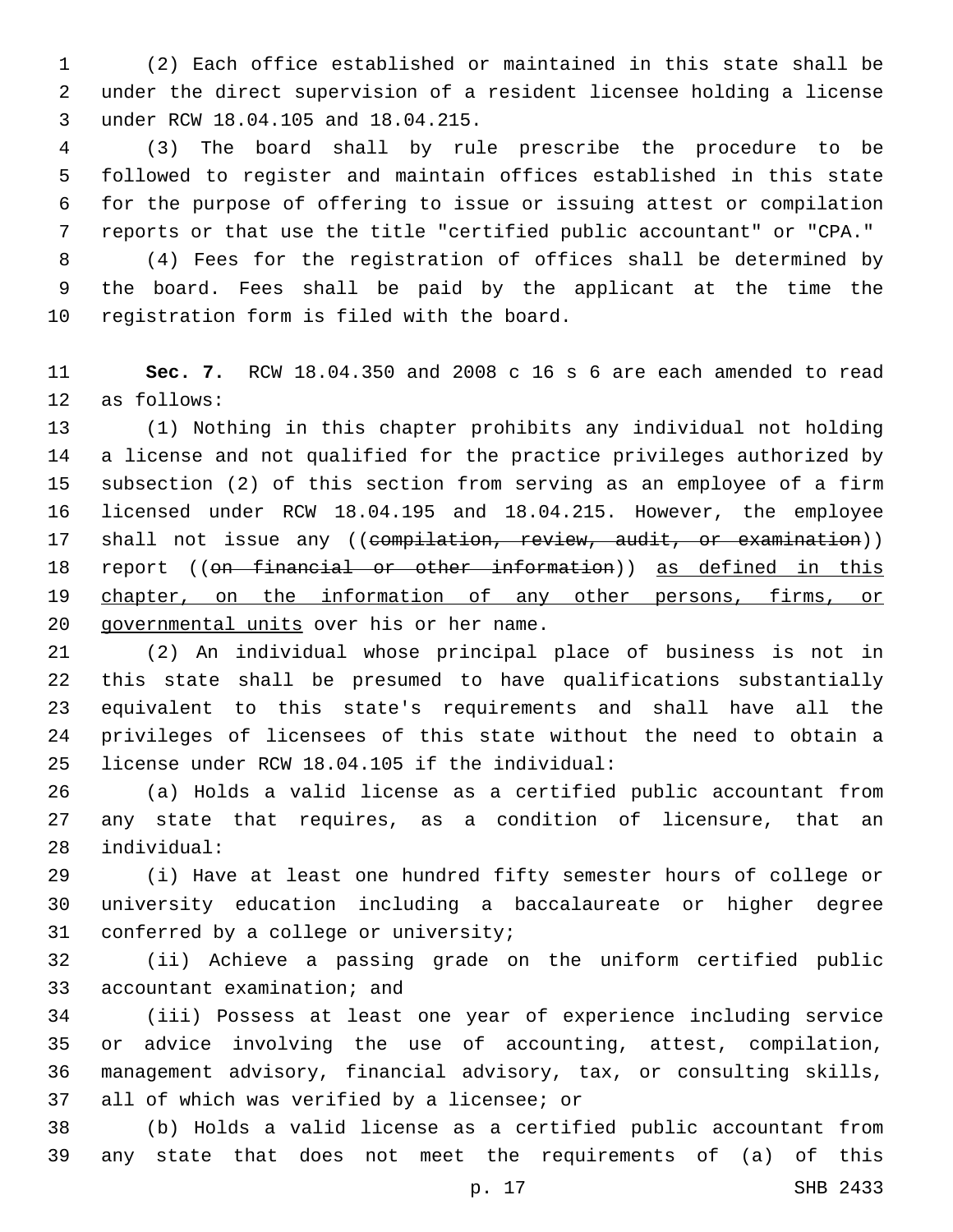subsection, but such individual's qualifications are substantially equivalent to those requirements. Any individual who passed the uniform certified public accountant examination and holds a valid license issued by any other state prior to January 1, 2012, may be exempt from the education requirements in (a)(i) of this subsection 6 for purposes of this section.

 (3) Notwithstanding any other provision of law, an individual who qualifies for the practice privilege under subsection (2) of this section may offer or render professional services, whether in person or by mail, telephone, or electronic means, and no notice, fee, or other submission shall be provided by any such individual. Such an individual shall be subject to the requirements of subsection (4) of 13 this section.

 (4) Any individual licensee of another state exercising the privilege afforded under subsection (2) of this section and the firm that employs that licensee simultaneously consent, as a condition of 17 exercising this privilege:

 (a) To the personal and subject matter jurisdiction and 19 disciplinary authority of the board;

(b) To comply with this chapter and the board's rules;

 (c) That in the event the license from the state of the individual's principal place of business is no longer valid, the individual will cease offering or rendering professional services in this state individually and on behalf of a firm; and

 (d) To the appointment of the state board which issued the certificate or license as their agent upon whom process may be served in any action or proceeding by this state's board against the 28 certificate holder or licensee.

 (5) An individual who qualifies for practice privileges under 30 subsection (2) of this section ((may, for any entity with its home office in this state, perform the following services only through a firm that has obtained a license under RCW 18.04.195 and 18.04.215:

 (a) Any financial statement audit or other engagement to be 34 performed in accordance with statements on auditing standards;

 (b) Any examination of prospective financial information to be performed in accordance with statements on standards for attestation 37 engagements; or

 (c) Any engagement to be performed in accordance with public company accounting oversight board auditing standards)) who performs any attest service described in RCW 18.04.025(1) may only do so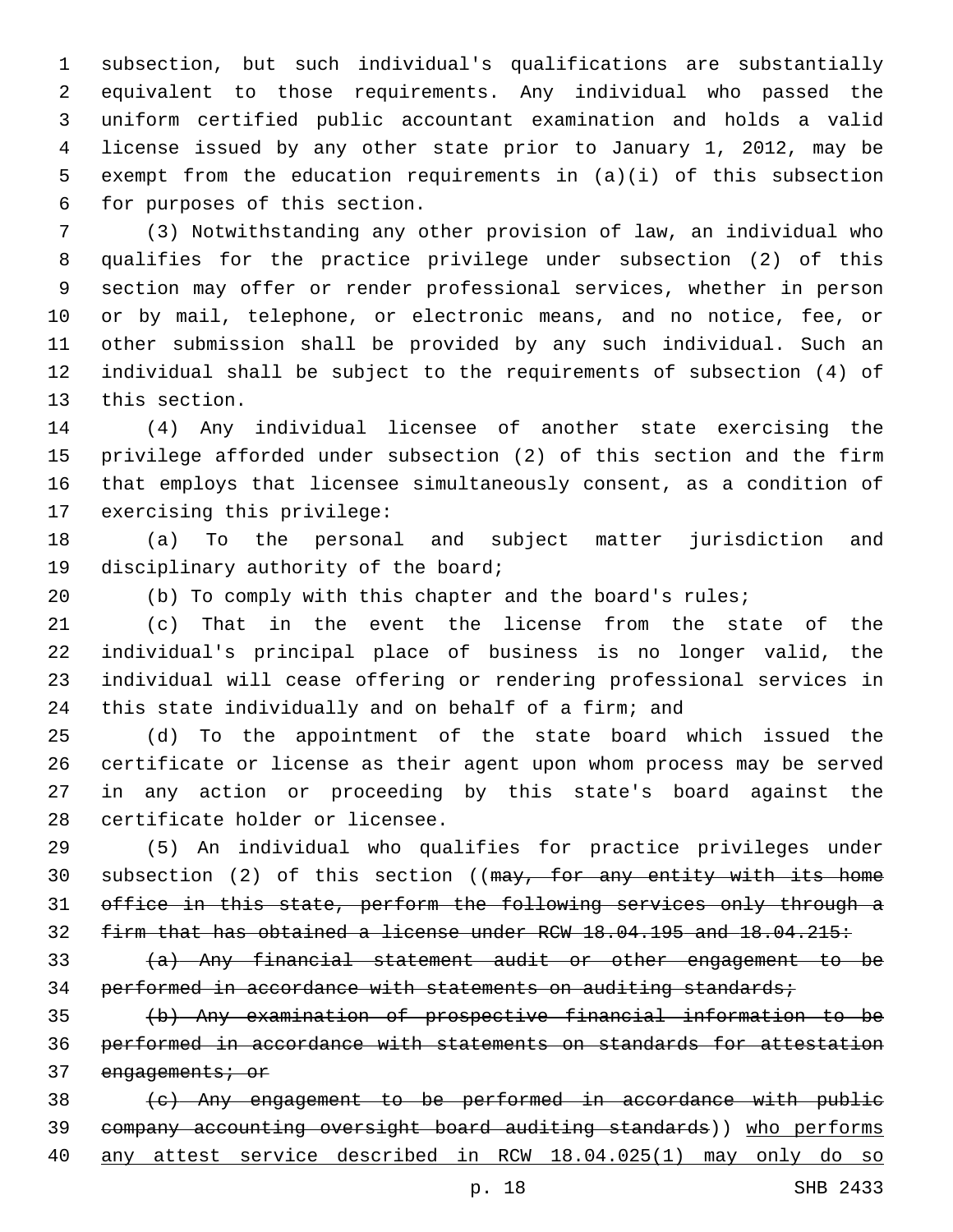through a firm which has obtained a license under RCW 18.04.195 and 2 18.04.215 or which meets the requirements for an exception from the firm licensure requirements under RCW 18.04.195(1) (a)(iii) or (b).

 (6) A licensee of this state offering or rendering services or using their CPA title in another state shall be subject to disciplinary action in this state for an act committed in another state for which the licensee would be subject to discipline for an act committed in the other state. Notwithstanding RCW 18.04.295 and this section, the board shall cooperate with and investigate any complaint made by the board of accountancy of another state or 11 jurisdiction.

 (7) Nothing in this chapter prohibits a licensee, a licensed firm, any of their employees, or persons qualifying for practice privileges by this section from disclosing any data in confidence to other certified public accountants, quality assurance or peer review teams, partnerships, limited liability companies, or corporations of certified public accountants or to the board or any of its employees engaged in conducting quality assurance or peer reviews, or any one of their employees in connection with quality or peer reviews of that accountant's accounting and auditing practice conducted under the 21 auspices of recognized professional associations.

 (8) Nothing in this chapter prohibits a licensee, a licensed firm, any of their employees, or persons qualifying for practice privileges by this section from disclosing any data in confidence to any employee, representative, officer, or committee member of a recognized professional association, or to the board, or any of its employees or committees in connection with a professional investigation held under the auspices of recognized professional 29 associations or the board.

 (9) Nothing in this chapter prohibits any officer, employee, 31 partner, or principal of any organization:

 (a) From affixing his or her signature to any statement or report in reference to the affairs of the organization with any wording designating the position, title, or office which he or she holds in 35 the organization; or

 (b) From describing himself or herself by the position, title, or 37 office he or she holds in such organization.

 (10) Nothing in this chapter prohibits any person or firm composed of persons not holding a license under this chapter from offering or rendering to the public bookkeeping, accounting, tax

p. 19 SHB 2433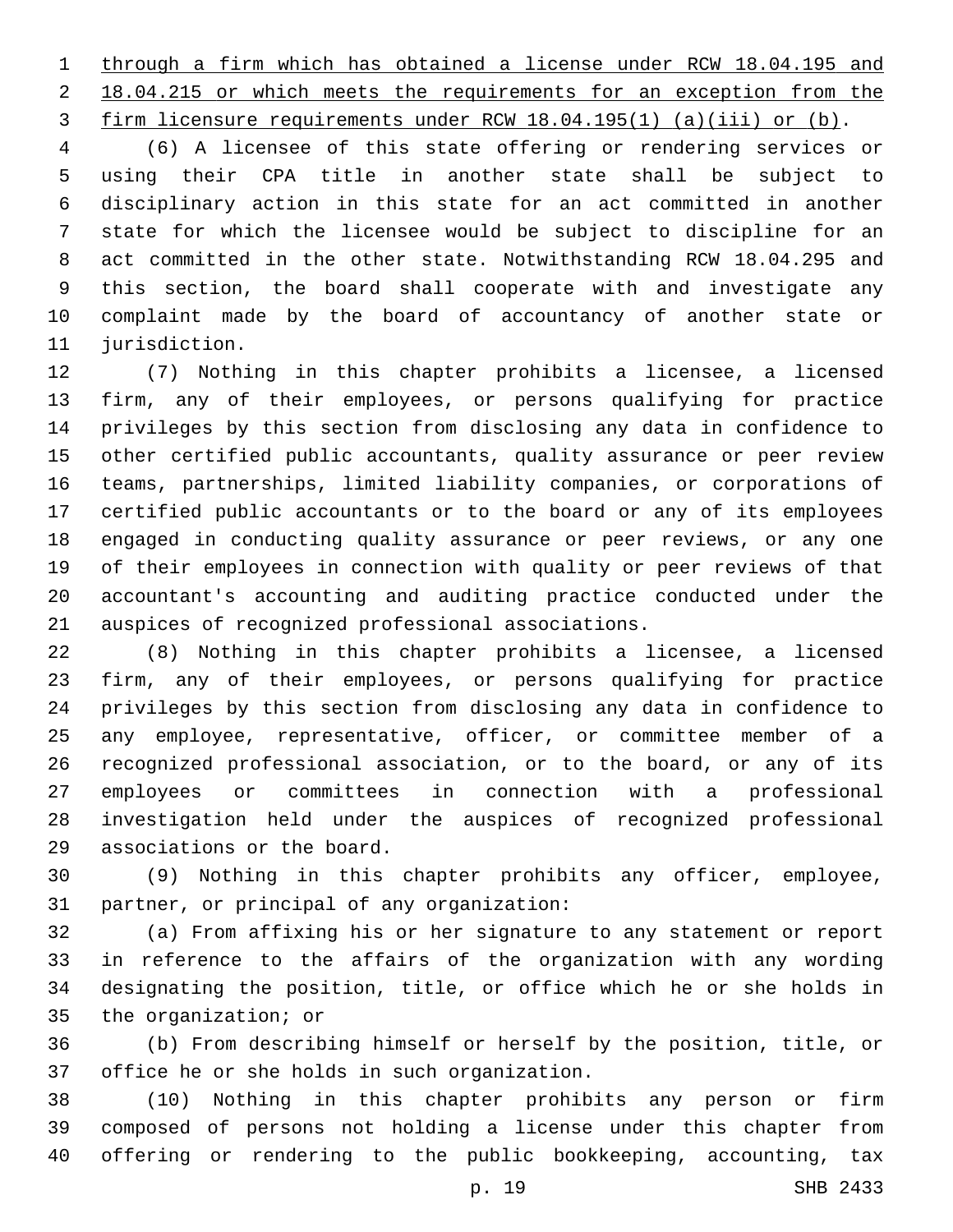services, the devising and installing of financial information systems, management advisory, or consulting services, the preparation of tax returns, or the furnishing of advice on tax matters, the preparation of financial statements, written statements describing how such financial statements were prepared, or similar services, provided that persons, partnerships, limited liability companies, or corporations not holding a license who offer or render these services 8 do not designate any written statement as ((an "audit report," "review report," or "compilation report," do not issue any written statement which purports to express or disclaim an opinion on financial statements which have been audited, and do not issue any written statement which expresses assurance on financial statements 13 which have been reviewed)) a report as defined in RCW 18.04.025(21) or use any language in any statement relating to the financial 15 affairs of a person or entity which is conventionally used by 16 licensees in reports or any attest service as defined in this 17 chapter.

 (11) Nothing in this chapter prohibits any act of or the use of any words by a public official or a public employee in the 20 performance of his or her duties.

 (12) Nothing contained in this chapter prohibits any person who holds only a valid certificate from assuming or using the designation "certified public accountant-inactive" or "CPA-inactive" or any other title, designation, words, letters, sign, card, or device tending to indicate the person is a certificate holder, provided, that such person does not perform or offer to perform for the public one or more kinds of services involving the use of accounting or auditing 28 skills, including issuance of reports ((on financial statements)) or of one or more kinds of management advisory, financial advisory, consulting services, the preparation of tax returns, or the 31 furnishing of advice on tax matters.

 (13) Nothing in this chapter prohibits the use of the title "accountant" by any person regardless of whether the person has been granted a certificate or holds a license under this chapter. Nothing in this chapter prohibits the use of the title "enrolled agent" or the designation "EA" by any person regardless of whether the person has been granted a certificate or holds a license under this chapter if the person is properly authorized at the time of use to use the title or designation by the United States department of the treasury. The board shall by rule allow the use of other titles by any person